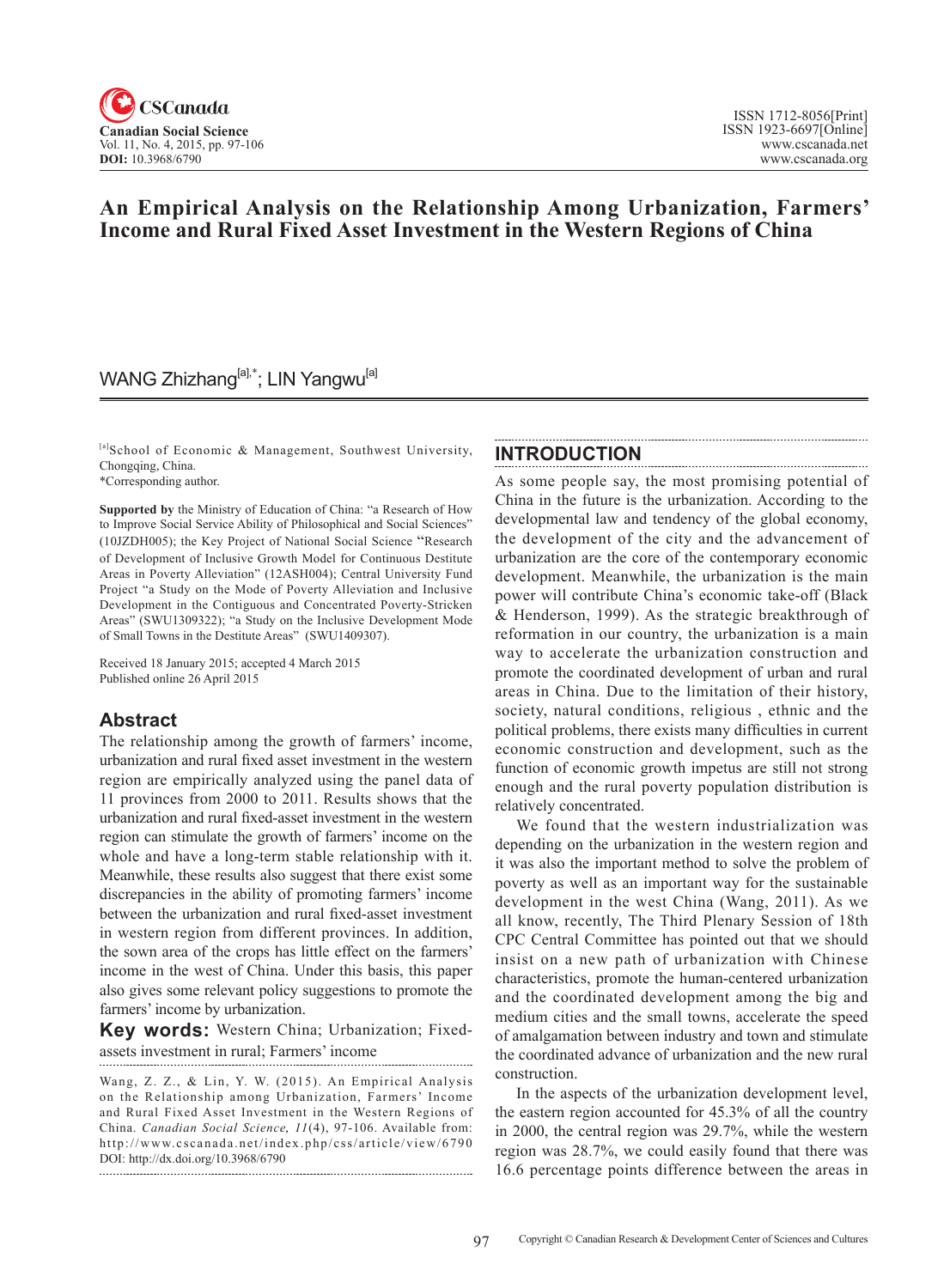western China and the eastern China; The eastern region in 2009 was the highest at 56.7%, the central region was 42.3% and the western region was 39.4%, there was 17.3% difference between the western and eastern (Wang, 2011). The western region urbanization rate was 10.7% average increase from 2000 to 2009, At the same time, the per capita net income of farmers had a sharp increase from 2,253 yuan in 2000 to 7,917 yuan in 2012, which increased nearly by 3.5 times. But, in fact, the urban and rural residents income showed a trend of increasing that the gap of them was a rapid rise from 2.8:1 to 3.1:1. With the rapid growth of Chinese economy , the gap of income between urban and rural areas is not the reason why the urban residents income growing so fast, but the farmer real disposable income growing too slow, the rural was not fully enjoying the achievements brought by the economic growth, and which incurred more and more serious problems of "agriculture, rural areas and farmers". According to our research, there are many factors restricting the increase of farmers' income, one of the two most important reasons is that the differences between industrial and agricultural product price "price scissors", Besides, the other one is that the urbanization development is comparatively inferior (Ma & Gong, 2010). And urbanization can help the rural population quickly transfer into non-agricultural population. On the one hand, it can evaluate the conflict between the limitation of rural land and overpopulation, providing the family farms, peasants' cooperatives and other new type of the subjects of agricultural management with the achievement of production and marketing of largescale, intensiv and commercialization as well as the integration of land such as the agricultural production resources, it also make the factors of production transfer freely and spread the advanced producing technology in development and application widely. On the other hand, the increasing of non-farm payroll can expand the scale of consumer market of agricultural products, and promote its peripheral area's industry structure. With increasing of the surrounding farmers entrepreneurial opportunities and other non-agricultural employment income, the harmony of urban sustainable development can come true, which, therefore, can speed up urbanization, increase farmers' income, and will be the important way to solve the poverty problem in western rural region.

## **1. LITERATURE REVIEW**

Against the existing dual economic structure in the developing countries, Lewis (1954) built a model of dual economic development to analyze the results of this situation. In his opinion, he thought it was the main reason for the relative poverty and backwardness and he also pointed out that the rural labor transfer into urban industry was the only way to improve agricultural productivity and farmers' income; Todaro (1969) modified the lewis model, and pointed out that the cause of the urban and rural population migration was not real income gap between urban and rural areas but the "expected income gap" , as long as the expected income in cities and towns surpass the real income of farmers, the transferring process could make a sustained growth of farmers' salary income. Domestic scholars on reviews of the urbanization and the problem of "agriculture, rural areas and farmers" have been studied for a long time, some of domestic scholars like Wu (2002), Jiang and Chen (2013), Li and Fu (2014) believed that it is the main driving force for the growth of Chinese economy and it also the important measures to solve the problem of "agriculture, rural areas and farmers" to speed up the pace of urbanization and the basic way for shifting surplus rural labor to towns or industry. Wang (2010) also believed that the urbanization is the focus of the changing of economic development mode in Chinese economy and discussed the problems of urbanization construction and development mechanism. Lu (2006), who insisted that ,from the macroscopic aspect, there was some positive effects between the urbanization in western region and the western farmers' income, and it will exist a lot of negative effects while under unscientific policy, so in order to accelerate advancing reasonable urbanization and increase the western farmers' income, we should spare no effort to deal with the relationship between the urbanization in western region and the western farmers' income.

Cheng (2005) also drew a similar conclusion, he pointed out that if the system measures were unscientific or unreasonable, there will be a negative correlation between the urbanization and farmers' income. Most scholars mainly use econometric regression model to depict the dynamic correlation between urbanization development and the growth of farmers' income by using the empirical method (Zuo & Cao, 2012; Wang & Peng, 2013). While Xie (2010), Liang Chunmei and Dong (2010) was using the co-integration test, Granger causality test and ECM model to analyze the farmers' income and the level of urbanization, Wu (2011) was using multiple regression of time series and panel data to test urbanization and urban-rural income gap.

A lot of the research about the farmers' income and urbanization having been done by domestic and foreign scholars,but these studies tended to focus on only one aspect. In fact, most of the researches were based on the qualitative analysis and it simply made a regression analysis on the urbanization and farmers' income where there was unable to control the influences of other important variables and lack of economic theory as well. According to many researches, urbanization and the increasing of farmers' income is not a simple correlation positive or negative correlation and it also not include only one variable that the urbanization rate , at different periods of economic growth and urbanization development level will lead to a different influence on the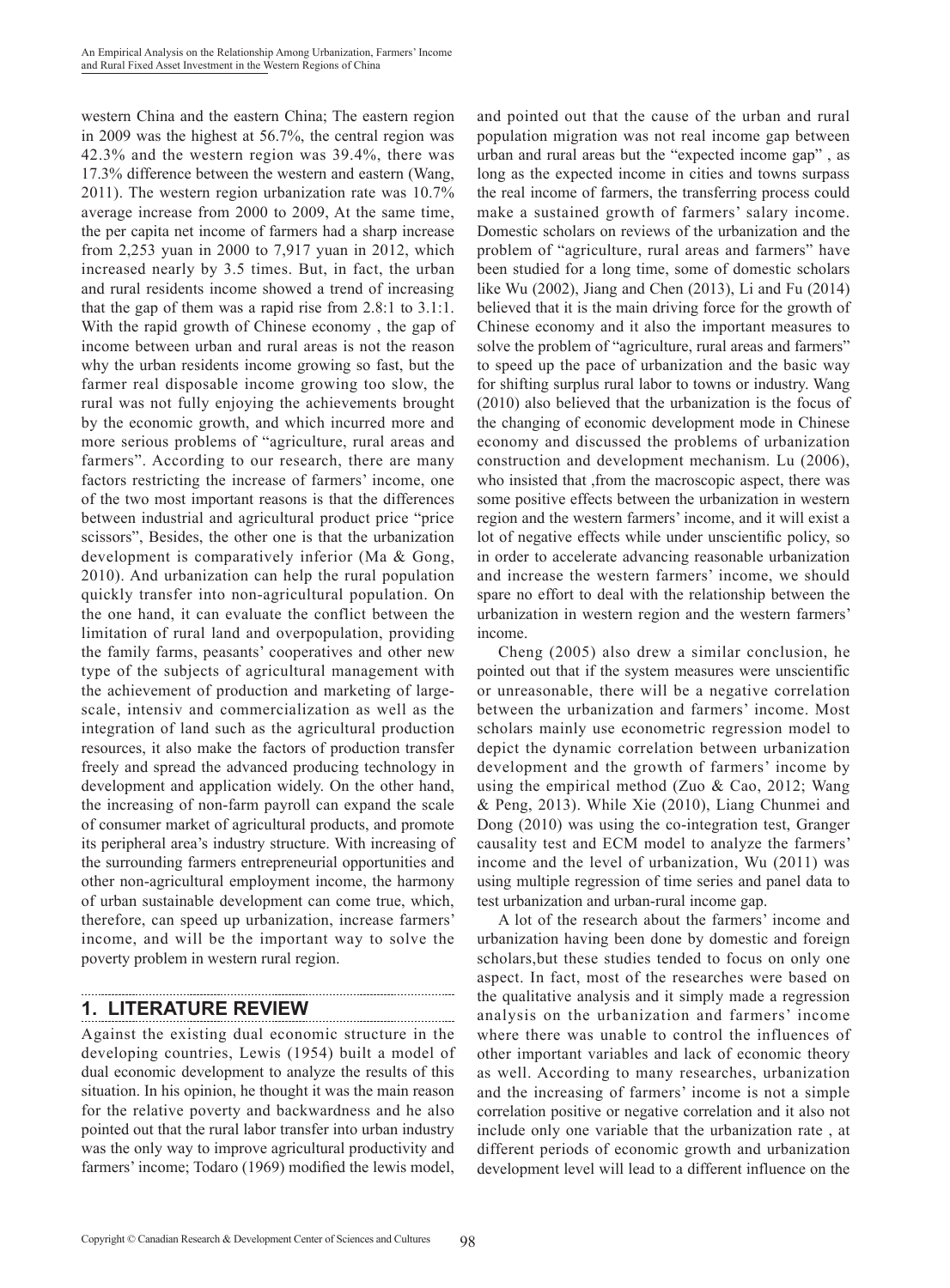degree of the farmers' income. Our research will use the econometric methods concluding 11 provinces and cities in the western China to discuss the relationship between the development of urbanization and farmers' income and analyze their impact by using time series data and panel data.

## **2. METHODOLOGY**

#### **2.1 Model Specification**

In the econometric model, this paper studies the effect of urbanization on the growth of farmers' income by using the traditional analysis framework of the total production function where the urbanization rate is treated as an "input" used in the production process. This method has been adopted by most researchers, including Dr Leder (1982), Greenwood and Jovanvic (1990), Odedokun (1992, 1996), Pagano (1993), Murinde (1994), Tao, Ran, and Xiong (2005), etc.. And based on this condition, this paper gives the agricultural output production function to reflect urbanization rate as follows :

$$
Y=(K, L, U, S). \tag{1}
$$

Among them, *Y* represents the agricultural output, *K* represents the total agricultural capital investment, *L*  represents labor input, U represents the urbanization level, *S* represents the land area. In Equation (1), some common choices are made by the related existing researches (Chen & Chen, 2013; Yao, 2012; Li, 2012) etc. was using the proportion of urban population to represent the urbanization rate and per capita net income of rural farmers to represent the farmers income. Ma and Gong (2010) who not only set the indicators that the new urbanization rate, per capita net income of rural farmers and other indicators ,but also used total fixed assets investment in the rural areas to replace the total assets, primary industry employment to substitute the labor input, crop planting area to replace the cultivated Land Area, and add the fiscal expenditure for supporting agriculture to it. Considering all these factors that the researches related and the real situation of urbanization development, this paper choose the factors such as the proportion of urban population and the per capita net income of rural households and rural fixed asset investment and the total sown area of crops. To measure the urbanization level and the related factors of capital and land factor's effect on the growth of output, we input a capacity limit can be *L*, which is in accordance with the Parente and Prescott (1991):

 $Y = f(K, U, S) \min (L, L^{\theta}), \theta > 0$  . (2)

In Equation (2), the m represents the maximum capacity of the economy, once when it achieves a maximum labor capacity, the economy will face a constant return to scale, at the same time, the output will depend on the total capital investment, the urbanization level and the total land area. The Equation (1) will become:

$$
Y=mf(K, U, S). \tag{3}
$$

Take the total differential of Equation (3), and get the result:

$$
dY = m \frac{\partial f}{\partial K} dK + m \frac{\partial f}{\partial U} dU + M \frac{\partial f}{\partial S} dS.
$$
 (4)

The differential Equation (4) respectively using  $\beta_1$  to *the marginal output of urbanization level,*  $\beta_3$  *instead of* capita output growth model: instead of the marginal product of capital and  $\beta_2$  to replace the marginal output. On both sides divided by m was per

$$
dY/m = \beta_1 dK + \beta_2 dU + \beta_3 dS. \tag{5}
$$

The Equation  $(5)$  can be used to analyze the relationship between the urbanization level income growth for farmers without considering the government's policy behavior, subsidies and other factors, and the basic econometric model of this study as shown below:

$$
\mathrm{d}FR_t = \beta_0 + \beta_1 \mathrm{d}K_t + \beta_2 \mathrm{d}U_t + \beta_3 \mathrm{d}S_t + ut \,. \tag{6}
$$

The *FR* represents farmers' income,  $\beta_0$  represents the standard ferm is presents the random error term. Based constant term, u represents the random error term. Based on Equation (6), for the purposes of demonstrating the relationship between the level of farmers' income and *the level of urbanization, we set a vector autoregressive* model as follows :

$$
FR_{t} = \beta_{0}^{*} + \sum_{t=1}^{n} \beta_{1}^{*} K_{t-i} + \sum_{t=1}^{n} \beta_{2}^{*} U_{t-i} + \sum_{t=1}^{n} \beta_{3}^{*} S_{t-i} + u_{t}^{*} \tag{7}
$$

#### **2.2 Data Type and Sources**

The variables and data that in this study involves are the farmers' income, capital investment, urbanization level, land farming area, and the all data before 2004 are taken from the new China 60 years statistical data collection, and the data between 2005 and 2012 are from the China statistical yearbook, the data that total fixed assets investment in the countryside is from the rural China statistical yearbook, and some missing data are from the statistical yearbook of provinces and cities. Considering the changes of price level year by year, using the year 1980 as the basic period (1980 = 100) to eliminate the per capita net income of farmers (*FR*) influenced by the price factors, capital investment is equal to the rural fixed asset investment (*K*) divided by the first industrial jobs and land area is equal to the total sown area of crops (*S*) divided by the first industrial jobs. This study select 11 provinces and cities in the western region (excluding Tibet), including Chongqing (CQ), Sichuan (SC), Yunnan (YN), Guizhou (GZ), Inner Mongolia (NMG), Guangxi (GX), Xinjiang (XJ), Shaanxi (SX), Gansu (GS), Ningxia (NX), Qinghai (QH). In order to eliminate heteroscedasticity, it needs to take logarithm of each variable separately, labeled as ln*FR*, ln*U*, ln*K* and ln*S*. Figure 1 and Figure 2 show per capita net income of rural residents and urbanization rate of the provinces autonomous regions and municipalities directly under the central government, respectively.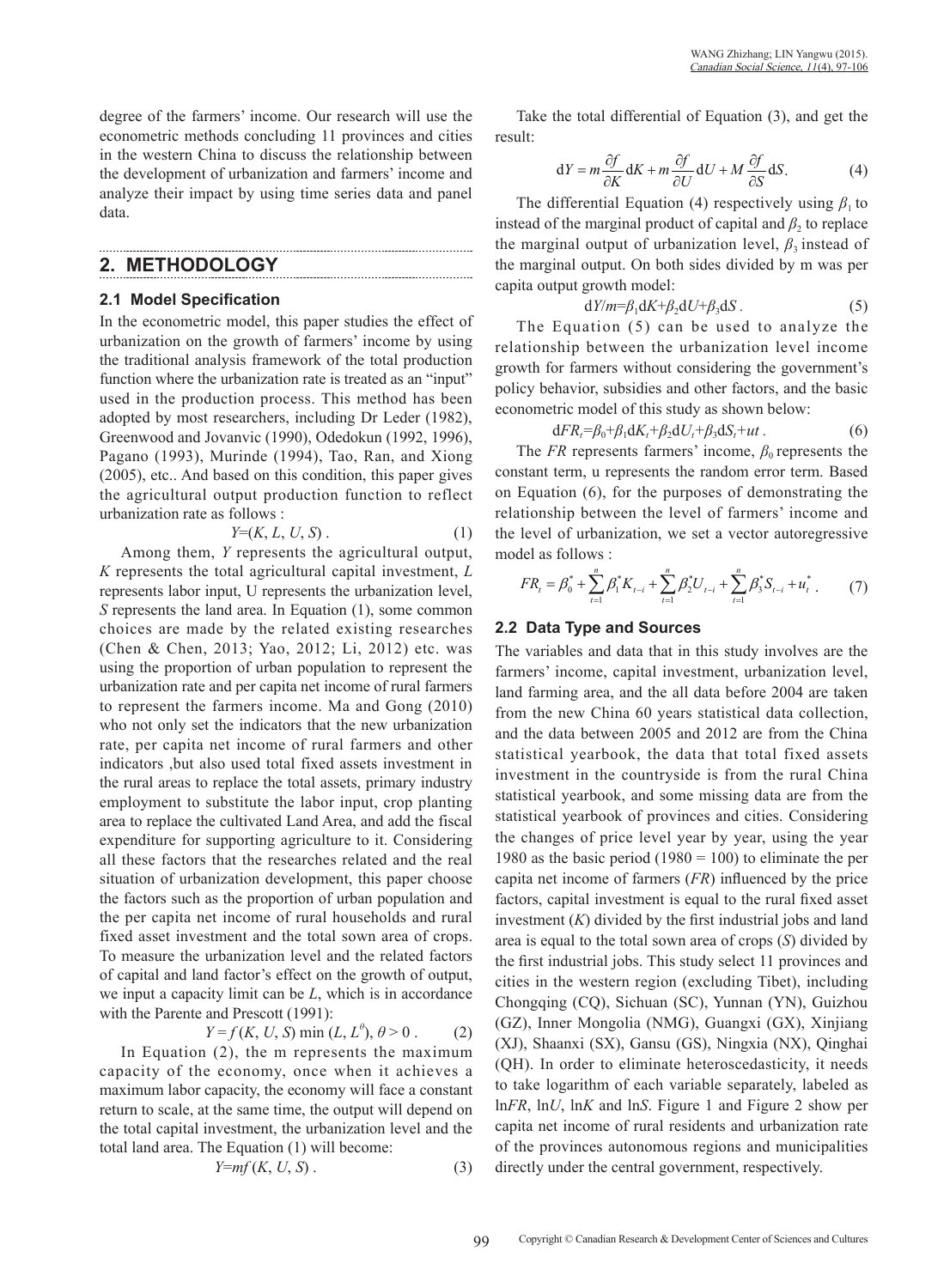An Empirical Analysis on the Relationship Among Urbanization, Farmers' Income and Rural Fixed Asset Investment in the Western Regions of China



#### **Figure 1**

**Per Capita Net Income of Rural Residents** *Note.* The vertical axis to the real income of farmers of each province, unit: RMB yuan

According to the picture, the urbanization rate of each province, autonomous region and municipality in western and per capita income of farmers are rising year by year. urbanization rate in China was 51.27% in 2011, there only two cities that Chongqing and Inner Mongolia was more than the national average, which reached 55% and 57% respectively, the other provinces was under the level of national urbanization, and the city with the lowest rates of urbanization was Guizhou province, which was only 34.96% in 2011. The per capita net income of farmers in west China increased by an average of 3.2 times, but there still existed differences between different provinces, the highest per capita income of farmers was in Inner Mongolia, which reached 7,611 yuan, while the lowest is in Gansu province, which was only 4,495 yuan, and according to the statistics, the provinces was under the national average of 6,977 yuan excepted Inner Mongolia.

## **3. EMPIRICAL RESULTS**

#### **3.1** *F-***Test**

The panel data has advantage over both cross section data and time series data that based on qualitative research



### **The Urbanization Rate**

*Note.* The vertical axis to the urbanization rate of each province.

of regional structure, because the panel data increases the degree of freedom significantly, which makes the statistical inference more effective; By increasing the number of samples at the same time can highly improve the ability of data analysis and the ability of interpretation of the model. In view of the advantage of the panel data, we can draw lessons from the method of panel data model setting. First of all, constructing F statistic to decide which is better between the mixed regression model and individual fixed effects regression model. There are two main assumptions as follows:

**Hypothesis 1:** all coefficient of every cross section are the same, while their intercepts are different.

$$
H_1: Y_{it} = \alpha_i + X_{it} \beta + u_{it}. \tag{8}
$$

**Hypothesis 2:** all the intercept and coefficients in different cross sections are the same.

$$
H_2: Y_{it} = \alpha_i + X_{it} \beta + u_{it} \,. \tag{9}
$$

Obviously, if accepted the hypothesis 2, there is no need for a significant test next. But if refused to the hypothesis 2, you should test the hypothesis 1 and judge whether the coefficients are the same, and if refused to hypothesis 1, you should select the model with variable coefficient. So the *F* statistics of  $H_2$  are as follows: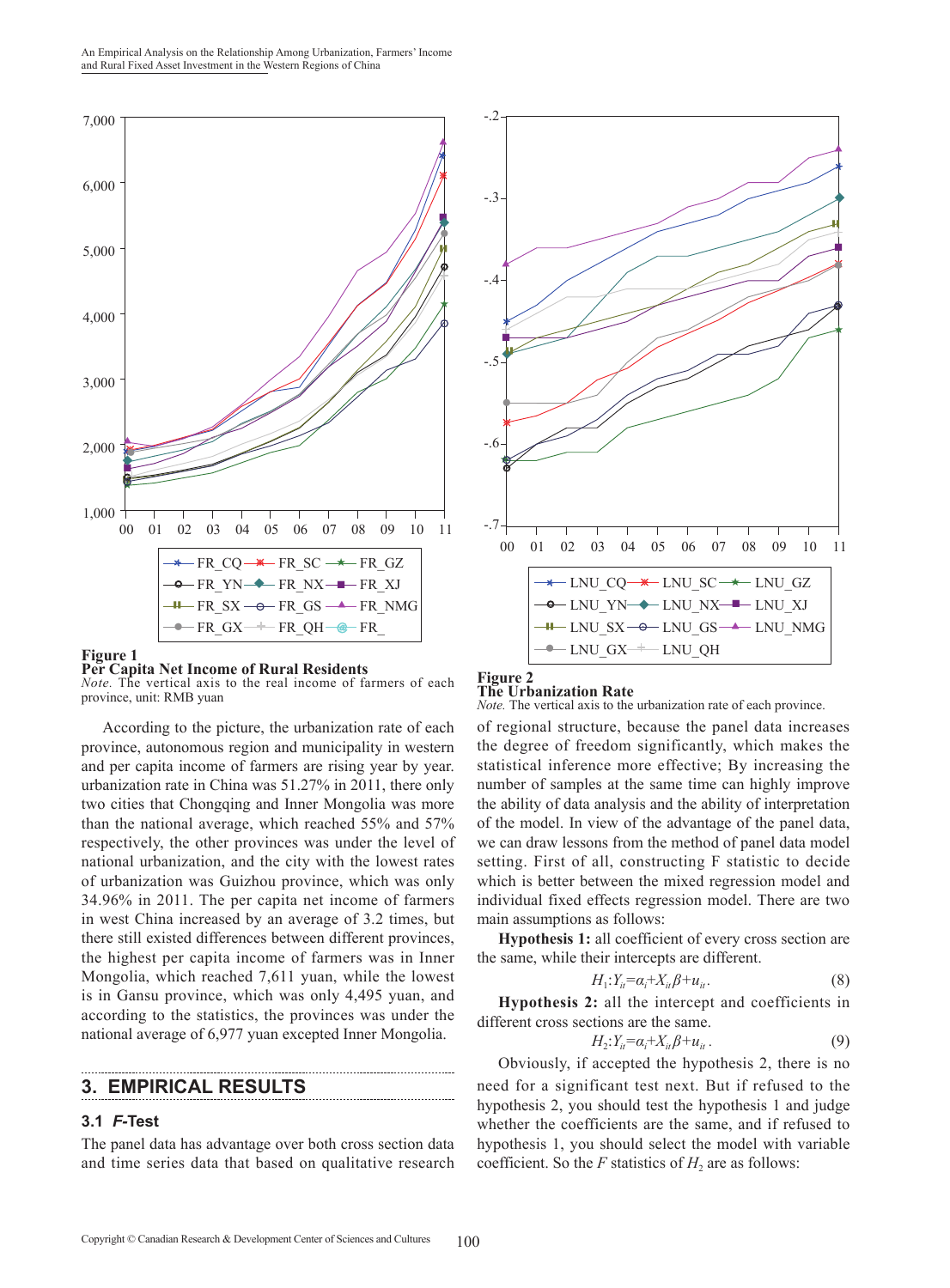$$
F_2 = \frac{(S_3 - S_1)/(n-1)(K+1)}{S_1/[nT - n(K+1)]} \sim F[(n-1)(K+1), n(T-K-1)]
$$
\n(10)

The F statistics of  $H_1$ : (10)

$$
F_1 = \frac{(S_2 - S_1)/(n-1)K}{S_1/[nT - n(K+1)]} \sim F[(n-1)K, n(T - K - 1)]. \quad (11)
$$

Among them, $S_1, S_2, S_3$  represent unconstrained regression residual sum of squares, the sum of squared residuals of individual fixed effects regression model and the sum of squared residuals of mixed regression model respectively. And the test results of *F* value shows in the Table 1:

#### **Table 1 The Test Results of** *F* **Value**

| .S3                  | S2 | S3 $(n-1)(k+1) n(T-K-1) (n-1)K$ F1 |    |  | F2                |
|----------------------|----|------------------------------------|----|--|-------------------|
| 0.7054 0.1050 0.0248 |    | 40                                 | 88 |  | 30 2.2405 60.3758 |

Find out *F* distribution and get the critical value under the significance level of 5%:

*F*<sub>2</sub>(40,88)=1.5314, *F*<sub>2</sub>(30,88)=1.5888.

Because of  $F<sub>2</sub>$  is greater than the critical value, therefore, we decline to accept corresponding original hypothesis when under the significance level of 5%, and continue to test the  $H_0$  hypothesis; but the  $F_1$  Statistic is also greater than the critical value, we refuse to accept the corresponding original hypothesis  $H_0$ .

#### **3.2 Hausman Test**

Based on the above analyses, the variable coefficient model should be adopted, and under this basis, we need to take further step to determine whether adopting the fixed effects model or random effects model by using Hausman test. As the Table 2 shows, the P value is 0.0004, and it rejects the original hypothesis when under significance level of 1%, that is to say, we shall choose to build the fixed effects model.

| <b>Table 2</b> |                            |  |
|----------------|----------------------------|--|
|                | The Result of Hausman Test |  |

| <b>Statistics</b> | P value |
|-------------------|---------|
| 18.4706           | 0.0004  |

The basic form of model:

$$
\ln FR_{it} = \varphi_i + \ln \beta_i K_{it} + \beta_j \ln U_{it} + \ln \beta_k S_{it} + \varepsilon_{it}
$$
\nand  $I, j, k=1, 2, ..., 11$ ;  $t=2000, 2000, ..., 2011$ . (12)

#### **3.3 Unit Root Test and Co-Integration Test**

In order to avoid spurious regression phenomenon, we will make unit root test of panel data and Co-integration test in the following, with the aim of testing the stability of each variable and the stability of the econometric model. This paper uses the method such as levin method (LLC) and Madeira method (PP) to make the unit root test, if both tests pass the test under the significant level of 10%, we will conclude that there is no unit root.

Looking up the test results in the following chart, we can easily find the rural fixed asset investment, proportion of urban population, per capita net income of farmer households and crop planting area all have unit root. In view of the non-stationary variables, we choose to use finite difference method, and use ΔLNFR, ΔLNU, ΔLNK, ΔLNS to be the first order differential score for relevant variables respectively. In Table 3, we can find all the data tend to become stable after first-order difference transformation under the significant level of 1% and it is also the integrated of order one.

| <b>Table 3</b> |                          |  |  |
|----------------|--------------------------|--|--|
|                | The Results of Unit Root |  |  |

| <b>Variables</b> | Method of<br>significance test |         | <b>Test type</b>                       | <b>Result</b> |  |
|------------------|--------------------------------|---------|----------------------------------------|---------------|--|
|                  | LLC                            | PP      | Have linear trend term<br>and constant |               |  |
| <b>LNFR</b>      | 1.9024                         | 0.0063  | Have linear trend term<br>and constant |               |  |
|                  | 0.9714                         | 1.0000  | Have linear trend term<br>and constant | no            |  |
| ALNFR            | -4.9772                        | 54.1698 | Have linear trend term<br>and constant |               |  |
|                  | 0.0000                         | 0.0007  | Have linear trend term<br>and constant | yes           |  |
| LNU              | $-0.4172$                      | 15.8213 | Have linear trend term<br>and constant |               |  |
|                  | 0.6617                         | 0.8247  | Have linear trend term<br>and constant | no            |  |
|                  | -10.1396 89.9588               |         | Have linear trend term<br>and constant |               |  |
| ALNU             | 0.0000                         | 0.0000  | Have linear trend term<br>and constant | yes           |  |
|                  | 7.8998                         | 0.8169  | Have linear trend term<br>and constant |               |  |
| <b>LNK</b>       | 1.0000                         | 1.0000  | Have linear trend term<br>and constant | no            |  |
|                  | $-3.9017$                      | 32.5347 | have linear trend term<br>and constant |               |  |
| $\triangle$ LNK  | 0.0000                         | 0.0687  | Have linear trend term<br>and constant | yes           |  |
| LNS              | 0.03355                        | 6.8109  | Have linear trend term<br>and constant |               |  |
|                  | 0.5134                         | 0.9992  | Have linear trend term<br>and constant | no            |  |
|                  | -8.3993                        | 80.7591 | Have linear trend term<br>and constant |               |  |
| ALNS             | 0.0000                         | 0.0000  | Have linear trend term<br>and constant | yes           |  |

According to results of the panel unit root test in the above chart, we can make Co-integration test by using the panel data in the western region. This paper uses the method of Pedroni, Kao, and Fisher based on Johanson Co-integration test to make Co-integration and the test results are shown in Table 4, it can be seen from the Table 4 that the six indexes based on the test of Kao and Pedroni exist Co-integration relationship except *ρ* indicator when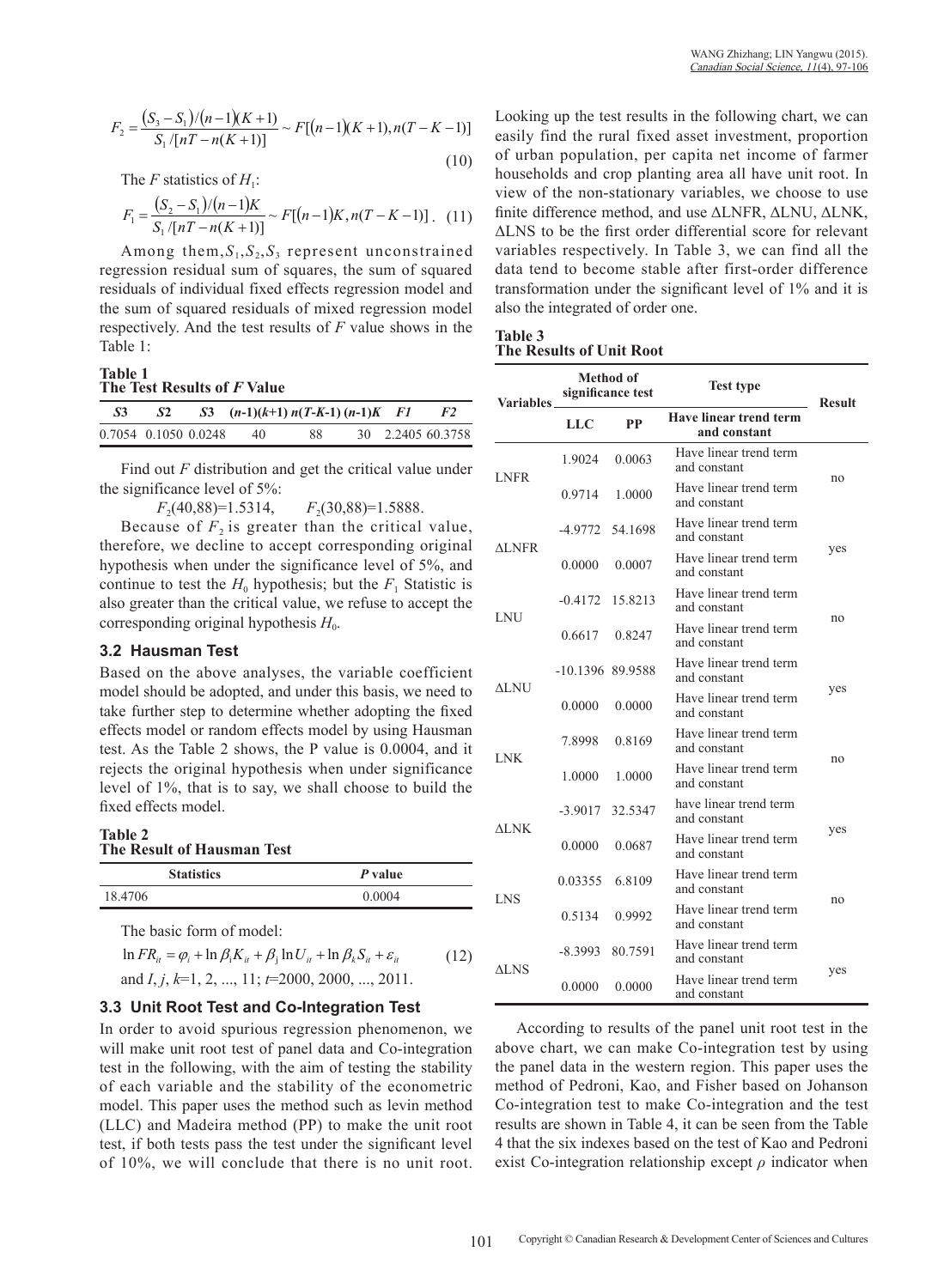under the significant level of 1%, and Fisher test exist one collaborators integral equation. When we omit the factor of investment, taking Co-integration test of farmers' income and the urbanization level alone, we also find that the urbanization development and farmers' income still exist a long-term equilibrium relationship that this relationship is stable, while we take FR, *K* and *S* to make Co-integration test separately, also find that there exist a co-integration relationship between them, and they also have a long-term equilibrium relationship. So we can conclude that there have a stable relationship among the farmers' income level, urbanization level, capital investment and land farming area.

#### **Table 4 The Result of Co-Integration Test**

| <b>Test method</b>              |                                           | <b>Statistic</b> | P value |
|---------------------------------|-------------------------------------------|------------------|---------|
|                                 | Panel data v                              | 2.158779         | 0.0154  |
|                                 | Panel data $\rho$                         | $-1.018761$      | 0.1542  |
|                                 | Panel datat (non-parametric<br>estmation) | $-2.172001$      | 0.0149  |
| Pedronia                        | Panel data t(parametric<br>estmation)     | $-2.856105$      | 0.0021  |
|                                 | group $\rho$                              | 0.286079         | 0.6126  |
|                                 | Group t(non-parametric<br>estmation)      | $-2.277197$      | 0.0114  |
|                                 | group t(parametric<br>estmation)          | $-2.991932$      | 0.0014  |
| Kao                             | base on EG                                | $-2.232493$      | 0.0128  |
| Fisher (base<br>onJohanso $n$ ) | none                                      | 112.1            | 0.0000  |
|                                 | at least one                              | 31.19            | 0.0923  |

#### **4. ANALYSIS OF REGRESSION RESULTS**

The parameter estimates of panel data regression can be seen from the Table 5, from the next chart, adjusted *R* Square is 0.9876, *P* value of the significance test of regression equation is 0.0000, which shows that the goodness of fit of the regression is very perfect, and most of estimated coefficients of the provinces are highly significant under the significance level of 10%, DW test for first-order serial correlation, assuming no random effects, is 1.7434, showing that there is no first order serial correlation, that is to say , the overall effect of the model is good .

You can see from the Table 6, the estimates of the constant term *C* are 2.9678, and the t value is significant, it shows that the 11 provinces of western regions are positive. The urbanization and rural fixed asset investment can promote increasing the farmers' income. While in the Table 6, the value of the fixed effects of Chongqing and Guizhou province in the southwest of China and

#### **Table 5 The Provinces' Intercept Estimates**

| <b>Province</b> | Constant    |
|-----------------|-------------|
| Chongqing       | $-0.195108$ |
| Sichuan         | 0.920046    |
| Guizhou         | $-0.028922$ |
| Guangxi         | 0.970682    |
| Yunnan          | 0.023521    |
| Ningxia         | $-0.273692$ |
| Xinjiang        | $-0.588314$ |
| Shanxi          | $-0.365562$ |
| Gansu           | 0.046580    |
| Inner Mongolia  | $-1.042495$ |
| Qinghai         | 0.533263    |

other provinces like Shaanxi, Ningxia, Inner Mongolia and Xinjiang in the northwestern region are negative, because of their income comes mainly from salary income of migrant workers, these farmers spontaneous fixed income is negative. And the province like Sichuan, Yunnan, Guangxi in the southwest and Qinghai, Gansu in the northwestern region is positive, because of their income comes mainly from rural household business income, which greatly depends on the regional economic development level and agricultural population. Although the rapid economic development in southwest China, which provides plenty of rural migrant jobs, the agricultural population basis is so huge and most of the farmers' income is given priority to the income of household operation, so the per capita income is not high. And in recent years, with the deepening of the national western development strategy implementation, the northwest region's economic have got a big stride, the number of farmers going out for jobs is increasing, so the farmers' income is not only depending on the income of household operation, their living standard has been greatly improved.

The data in the Table 6 shows that the elasticity coefficient of urbanization of each province, elasticity coefficient of rural fixed asset investment and the elastic coefficient of land displaying a marked difference. The urbanization elasticity coefficient is up to 1.5661 in Qinghai, and the lowest is in Xinjiang at 0.1981; While the rural fixed asset investment elasticity coefficient is up to 0.4284 in Xinjiang, and the lowest is Qinghai at 0.0627; Inner Mongolia land marginal output is up to 1.2512, and the lowest is Gansu, which is only 0.5228.

On the whole, the elastic coefficient of urbanization is positive which showing that the urbanization has an obvious promoting effect on the growth of farmers' income, though Guizhou province and Xinjiang don't pass the test under the significance level of 10%. The elastic coefficient of urbanization in Qinghai is the highest at 1.5661, followed by are Sichuan and Inner Mongolia, they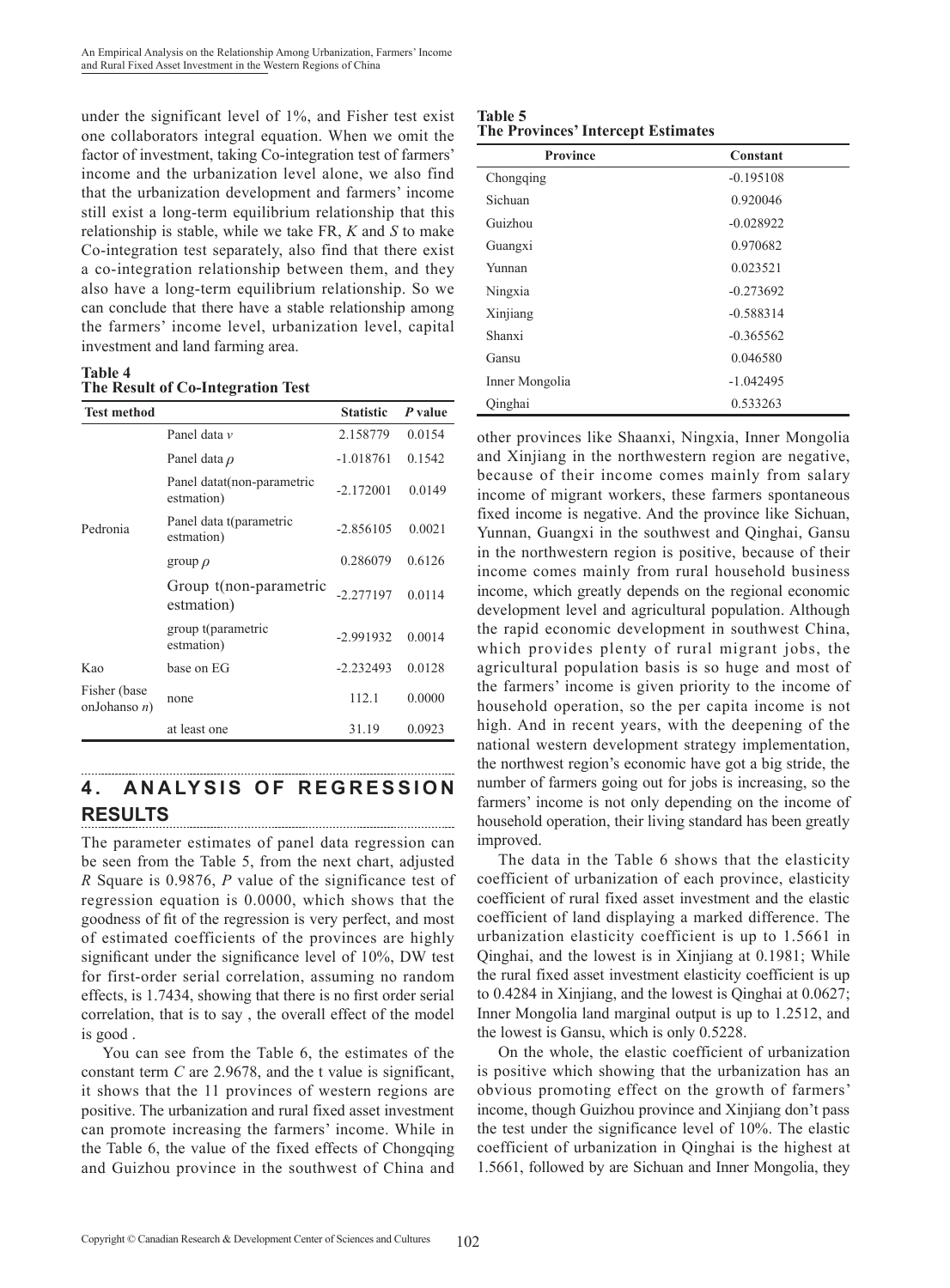reach 1.3608 and 1.3574, respectively, which means that the urbanization rate increased by 1%, and the growth of farmers' income in Xinjiang, Guangxi and Guizhou are 1.5661%, 1.3608% and 1.5661% ,respectively. But the *t* value in Guizhou province and Xinjiang province don't pass the test, showing that urbanization is not the main factors to influence the farmers' income in the two provinces.

On the one hand, in the process of urbanization, many rural residents do not really become urban residents and directly benefit from the development of urbanization, and their salary, children's education are usually treated with discrimination, they also need to pay a lot for their jobs and living. On the other hand, because the industrialization development degree in their hometown is too low, and with a single function, incomplete system, low level of development in service, making it too difficult to absorb the rural labor force and increase farmers' income.

The elasticity coefficient of rural fixed asset investment of the provinces passes the t test under significance level of 10% and they are positive in addition to Yunnan, Shaanxi, Inner Mongolia and Qinghai, which shows a the long-term investment in fixed assets in rural having a promoting effect on the growth of farmers' income. Because of the size of investment in fixed assets having a close relationship with the strength of the local finance, the economic strength in southwest of China is better than the northwest regions, and the ability of farmers' income is naturally superior to the northwest. But in the western region, some problems

#### **Table 6 The Results of Regression Model**

of the investment in fixed assets in rural such as repeated investment, inadequate investment will seriously reduce the efficiency of investment, at the same time, because of small scale of investment in fixed assets in rural and the huge rural population, making it is difficult to generate economies of scale to support the agriculture.

The elastic coefficient of land in addition to the southwest region of Chongqing, Sichuan, Guizhou and the northwest region of Ningxia, Xinjiang and Gansu, other provinces in western China are positive, and t value only in Guizhou, Xinjiang, Shaanxi and Inner Mongolia can pass the test of significance, which shows that the land is not the main factors to influence farmers' income in the western region because of the land in the western region is vast, there exists many difficulties such as the weak ecological regions, difficult exploitation and soil erosion, desertification, salinization due to the Qinghai-Tibet plateau, Loess plateau and Yunnan-Guizhou plateau, meanwhile, the nature, history, economic and social factors may be the important reasons to effect it .And the mode of production that lack of economic scale and intensive production may lead to the low utilization ratio and productivity (Liu, 2006). But this is not to say that the land is useless, the land is still the most stable safeguard for farmers' living. Considering the ecological protection, food security and rural stability, and many other factors, strictly protect the arable land still has a vital significance.

| <b>Variable</b>                 |                                                                     | Coefficient | Std. error | $t$ -statistic | Prob.  |
|---------------------------------|---------------------------------------------------------------------|-------------|------------|----------------|--------|
| $\mathcal{C}$                   |                                                                     | 2.967812    | 0.154119   | 19.25666       | 0.0000 |
|                                 | $CQ$ – $LNK_CQ$                                                     | 0.345408    | 0.041089   | 8.406396       | 0.0000 |
|                                 | $SC-LNK$ SC                                                         | 0.076920    | 0.034763   | 2.212688       | 0.0295 |
|                                 | GZ-LNK GZ                                                           | 0.267914    | 0.051621   | 5.190032       | 0.0000 |
|                                 | YN-LNK YN                                                           | 0.065299    | 0.064667   | 1.009773       | 0.3154 |
|                                 | $\textup{N}\textup{X}-\textup{LN}\textup{K}$ $\textup{N}\textup{X}$ | 0.286277    | 0.075445   | 3.794490       | 0.0003 |
| Rural fixed asset<br>investment | XJ—LNK XJ                                                           | 0.428426    | 0.081056   | 5.285551       | 0.0000 |
|                                 | $SX-LNK$ $SX$                                                       | 0.170399    | 0.106774   | 1.595884       | 0.1141 |
|                                 | $GS-LNK$ GS                                                         | 0.129662    | 0.031187   | 4.157621       | 0.0001 |
|                                 | NMG-LNK NMG                                                         | 0.125486    | 0.076549   | 1.639305       | 0.1047 |
|                                 | $_GX-LNK_GX$                                                        | 0.106958    | 0.030833   | 3.468927       | 0.0008 |
|                                 | QH-LNK QH                                                           | 0.062742    | 0.074263   | 0.844868       | 0.4005 |
|                                 | $CQ-LNU$ $CQ$                                                       | 0.756947    | 0.267988   | 2.824556       | 0.0059 |
|                                 | $SC-LNU$ $SC$                                                       | 1.360779    | 0.328138   | 4.146970       | 0.0001 |
|                                 | GZ-LNU GZ                                                           | 0.478835    | 0.304693   | 1.571532       | 0.1196 |
|                                 | YN-LNU YN                                                           | 1.327947    | 0.495255   | 2.681338       | 0.0088 |
|                                 | NX-LNU NX                                                           | 0.602432    | 0.322984   | 1.865207       | 0.0655 |
| Urbanization rate               | XJ—LNU XJ                                                           | 0.198057    | 0.597899   | 0.331256       | 0.7412 |
|                                 | $SX-LNU$ $SX$                                                       | 1.131695    | 0.519105   | 2.180089       | 0.0319 |
|                                 | $GS-LNU$ $GS$                                                       | 0.531586    | 0.146109   | 3.638287       | 0.0005 |
|                                 | NMG-LNU NMG                                                         | 1.357393    | 0.438505   | 3.095504       | 0.0026 |
|                                 | $GX-LNU$ $GX$                                                       | 1.031718    | 0.144176   | 7.155949       | 0.0000 |
|                                 | QH-LNU_QH                                                           | 1.566127    | 0.711326   | 2.201701       | 0.0303 |

To be continued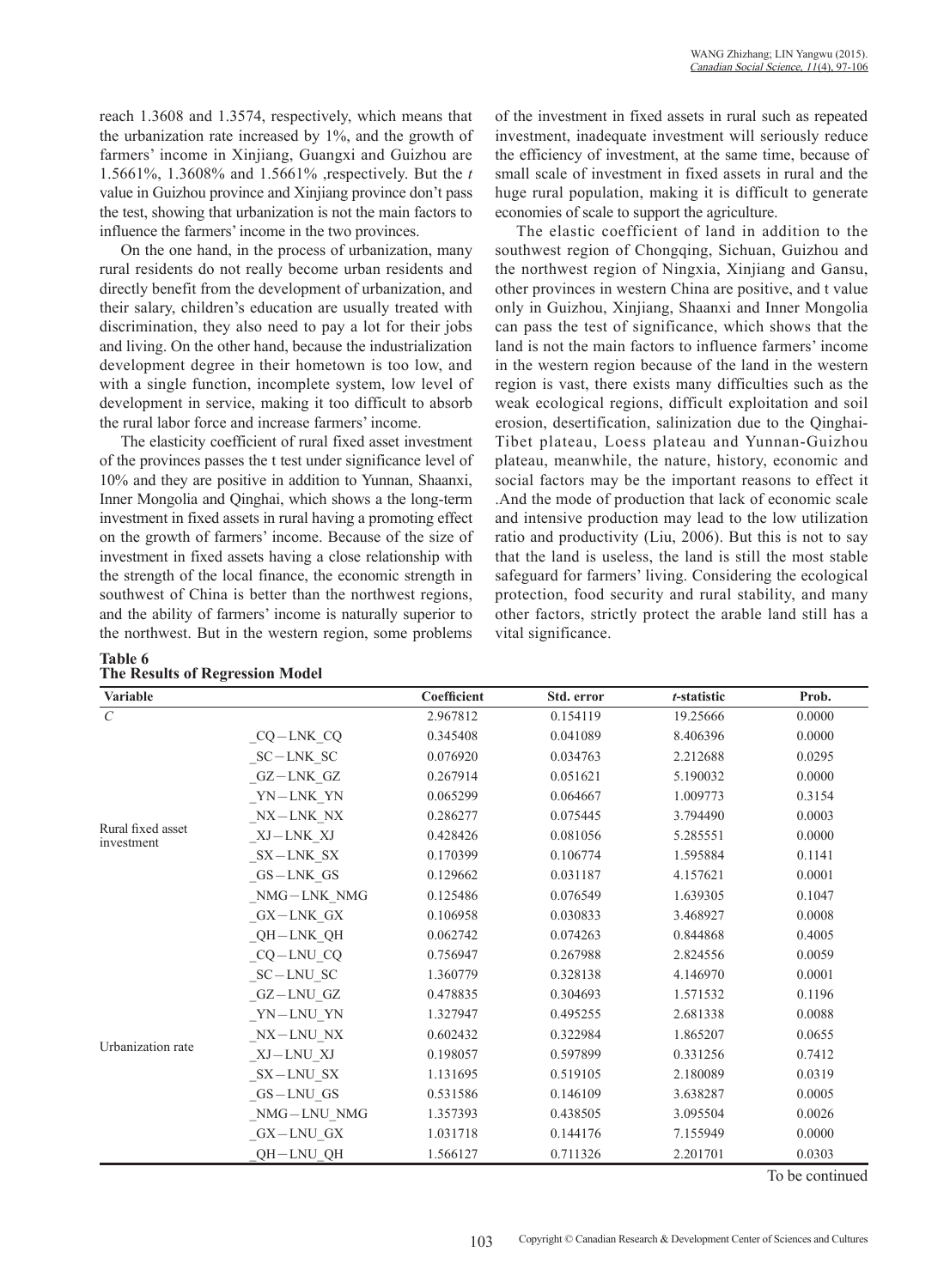An Empirical Analysis on the Relationship Among Urbanization, Farmers' Income and Rural Fixed Asset Investment in the Western Regions of China

| <b>Variable</b>                |                | Coefficient | Std. error | t-statistic | Prob.  |
|--------------------------------|----------------|-------------|------------|-------------|--------|
|                                | $CQ-LNS$ $CQ$  | $-0.327284$ | 0.298164   | $-1.097662$ | 0.2753 |
|                                | $SC-LNS$ $SC$  | $-0.088508$ | 0.474016   | $-0.186719$ | 0.8523 |
|                                | GZ-LNS GZ      | $-0.312104$ | 0.113682   | $-2.745421$ | 0.0073 |
|                                | YN—LNS YN      | 1.169374    | 0.804564   | 1.453427    | 0.1497 |
|                                | NX—LNS NX      | $-0.124846$ | 0.181081   | $-0.689447$ | 0.4924 |
| Sown area of the crops         | XJ—LNS XJ      | $-0.376629$ | 0.206209   | $-1.826444$ | 0.0712 |
|                                | SX-LNS SX      | 0.714246    | 0.226871   | 3.148242    | 0.0022 |
|                                | $GS-LNS$ $GS$  | 0.133249    | 0.511847   | 0.260331    | 0.7952 |
|                                | NMG-LNS NMG    | 1.251225    | 0.353317   | 3.541372    | 0.0006 |
|                                | GX-LNS GX      | $-0.522756$ | 0.319796   | $-1.634654$ | 0.1057 |
|                                | QH-LNS QH      | 0.315059    | 0.262776   | 1.198966    | 0.2338 |
| $R^2=0.987554$<br>$P=0.000000$ | $D.W=1.743356$ |             |            |             |        |

Continued

# **C O N C L U S I O N A N D P O L I C Y RECOMMENDATIONS**

The western region are always the important battlefield for poverty alleviation in China, but the policy bias and the fragility of agriculture cause the injury of interests of farmers, and seriously hamper the growth of rural areas. In this paper, we analyze the relationship between the urbanization and the investment in fixed assets in rural areas by using the panel data of 11 provinces from 2000 to 2011, and then draw the following conclusions. First, the urbanization has a positive effect on the investment in fixed assets in rural areas and they have a long-term stable relationship. Second, for different provinces, urbanization and the investment in fixed assets in rural areas have different influences on the ability of the growth of farmers' income. Third, the investment in fixed assets in rural areas and arable land also plays a role on farmers' income, but the effect is small. In view of the above analysis, we put forward some policy suggestions as follows.

Firstly, reform urban-rural dual structure, continue to deepen the reform of household registration system and establish migrant workers' protection mechanisms. Because urban-rural dual structure is an important systematic bottleneck that restricts the development of our country economic development, and the dual structure of towns and countryside fundamentally hinder the rural labor force transferring to towns, it not only retards the progress of urbanization but also affects the scale operation of agricultural production. So, a) we should accelerate the reformation of urban-rural dual structure and in support of the farmers in western region working in the developed areas, set up the mechanism of urban-rural integration and allow the migrant workers who have a fixed residence in the city or a fixed income to settle down, at the same time, gradually cancel some unreasonable fees such as the fee of urban infrastructure construction in order to reduce the costs of peasants who settle down in cities. b) solve the social security problems properly after farmers working in

the city and provide an equal opportunity with the citizens in some aspects such as pension, unemployment, medical insurance and housing and children education, which can help them quickly integrate into the city life. c) We should refine the reformation of the urban labor employment system, build a unified labor market between urban and rural areas. Improve relevant legal system, improve the transparency of the labor market, reduce the costs of farmers' transaction caused by the information asymmetry and protect the legitimate interests of farmers.

Secondly, we should regulate the investment in fixed assets in rural and increase the investment in agriculture. As we all know, the rural investment in fixed assets is the important material basis in boosting the rural economy and increasing farmers' income. First of all, we should standardize the investment in fixed assets in rural both in the western region and the countryside, mobilise funds to the second and third industry, so as to improve the rate of farmers' employment and achieve the "local urbanization". When compared with eastern and western, the scale and speed of development of the investment in fixed assets lags behind, which lead to the weakness of rural infrastructure and restrict the further development in western rural regions. so, we need to increase investment in national agriculture to strengthen the construction of rural infrastructure, including farmland water conservancy construction, power engineering and rural hardware and software construction. Finally, with scientific planning and layout and reasonable use of investment funds, we can avoid duplication of investment, improve the level of agricultural modernization and the service ability, after which we can make the western rural work "development production, wealthy life, polite rural phenomenon, clean and tidy appearance and democratic management".

Thirdly, urbanization construction and development in different provinces should adopt different patterns. Firstly, because of the different provinces in western have different economic basis, industrialization level, resources endowment and urban scale, it is unfavorable to make the urbanization development pattern of "one size fits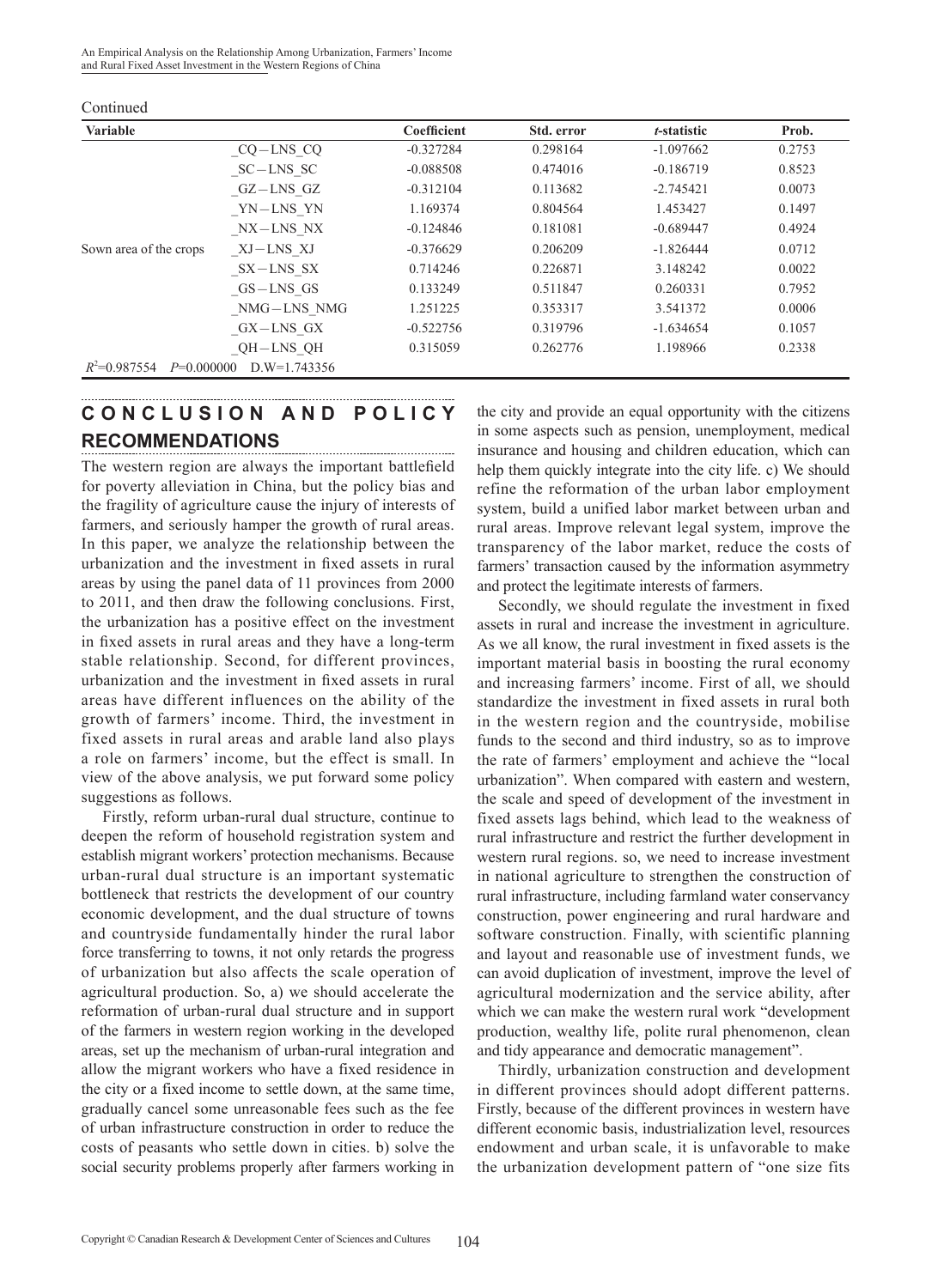all", and the pace should be reasonable and adjust the measures to local conditions, and to allow they to adopt diversity, transitional system and policy; Secondly, we should strengthen the linkage between urban and rural areas and entitle farmers more property rights protection, promote the equal exchange of urban and rural elements and balance configuration of public resources, which allow farmers to gain an equal opportunity to take part in the process of modernization construction and share the benefits of modernization. Finally, exploit the advantages in different scale of cities and towns in gathering population, industry, talent, capital, information, etc. so as to accelerate the development of towns in the second and third industry and speed up the cultivation of leading enterprises and township enterprises and the construction of the market, and that can create more employment opportunities, enhance the absorption capacity of towns and economic vitality and promote the effective transfer of rural surplus labor. At the same time, we also need to utilize the driving effects of central cities, exert its agglomeration effect and radiation function, making it absorb the surplus labor adequately in the pastoral area and promote the development of national economy as well.

Finally, the urban land system must protect the rights and interests of farmers as the rural property owner. On the one hand, we should give farmers the property rights of the land contract. The central file no. 1 in 2014 puts forward "to develop various forms of scale operation and establish agricultural land security system", that is to say, if the industrial and commercial enterprises want to lease farmland, it must be engaged in agriculture, and have to use the form of security to guard against operational risks that may damage the interests of farmers. What's more, it needs to respect the farmers will, gradually develop a moderate scale management and reach the aim of the land scale and intensive development. On the other hand, we should get further to improve the system of land expropriation and requisition procedures. Because urbanization means changing the land types, however, the rights and interests of land for farmers cannot be full guaranteed. Therefore, we must standardize the land requisition system. The appreciation income of land from rural land transfer should mainly return to the agriculture and farmers. In addition, in order to well protect the land resources in the western region, we should promote a sustainable utilization of the cultivated land.

### **REFERENCES**

Black, D., & Henderson, J. V. (1999). A theory of urban growth. *Journal of Political Economy, 107*(2), 252-284.

Chen, H. Y., & Chen, J. Y. (2013). An empirical analysis of the relationship between the urbanization development and farmers' income in Chongqing province. *Journal of Theory and Modernization, 5,* 57-63.

- Cheng, H. B. (2005). Analysis of the negative relationship between urbanization and farmers' income. *Journal of Academic BBS, 12,* 111-114.
- Feder, G. (1982). On exports and economic growth. *Journal of Development Economics, 12,* 59-73.
- Greenwood, J., & Jovanovic, B. (1990). Financial development, growth, and the distribution of income. *Journal of Political Economy, 98*( 5), 1076-1107.
- Jiang, X. L.,  $\&$  Chen, B. D. (2013). A study on the stage characteristics and the development trend of new urbanization in China. *Regional Economic Review, 2,* 130- 136.
- Lewis, W. A. (1954). Economic development with unlimited supplies of labor. *Manchester School of Economics and Social Studies, 2,* 139-91.
- Li, X. M., & Fu, X. G.  $(2014)$ . The new path choice of urbanization in Western China. *Macroeconomic Management, 1,* 42-48.
- Liu, X. N. (2006 ). Sustainable utilization evaluation system research of land resources in the Western region. *Science of Finance and Economics, 10,* 105-111.
- Lu, J. B. (2006 ). Study on urbanization construction and the western farmers' income problem in the western region. *Journal of Economic Issues to Explore, 7,* 58-63.
- Li, C. (2012). Mechanism analysis and empirical test on the rural population of urbanization and farmers' income in Guangdong province. *Journal of Guangdong Agricultural Science,* (13), 205-207.
- Liang, C. M., & Dong, X. W. (2010). An analysis on the relationship between urbanization development and farmers' income. *Shandong Social Sciences, 8,* 102-105.
- Murinde, V. (1994). *Emerging stock markets: A survey of leading issues.* Discussion Paper Series in Financial and Banking Economics. Cardiff Business School, FABER/94/3/1/B.
- Ma, Y., & Gong, X. S. (2010). The relationship among agriculture in financial support, urbanization and the growth of farmers' income. *Journal of Urban Problems, 5,* 60-66.
- Odedokun, M. O. (1992). Supply-leading and demand-following relationship between economic activity and development banking in developing countries: An international evidence.  *Singapore Economic Review, 37,* 46-58.
- Odedokun, M. O. (1996). Alternative econometric approaches for analyzing the role of the financial sector in economic growth: Time series evidence from LDCs. *Journal of Development Economics, 50*(1), 119-146.
- Pagano, M. (1993). The flotation of companies on the stock market: A coordination failure model. *European Economic Review , 36,* 763-81.
- Todaro, M. P. (1969). A model of labor migration and urban unemployment in less development countries. *American Economic Review, 1,* 138-148.
- Wang, G. G. (2010). Urbanization: The shifting focus in China's economic development mode. *Journal of Economic Research, 12,* 70-81.